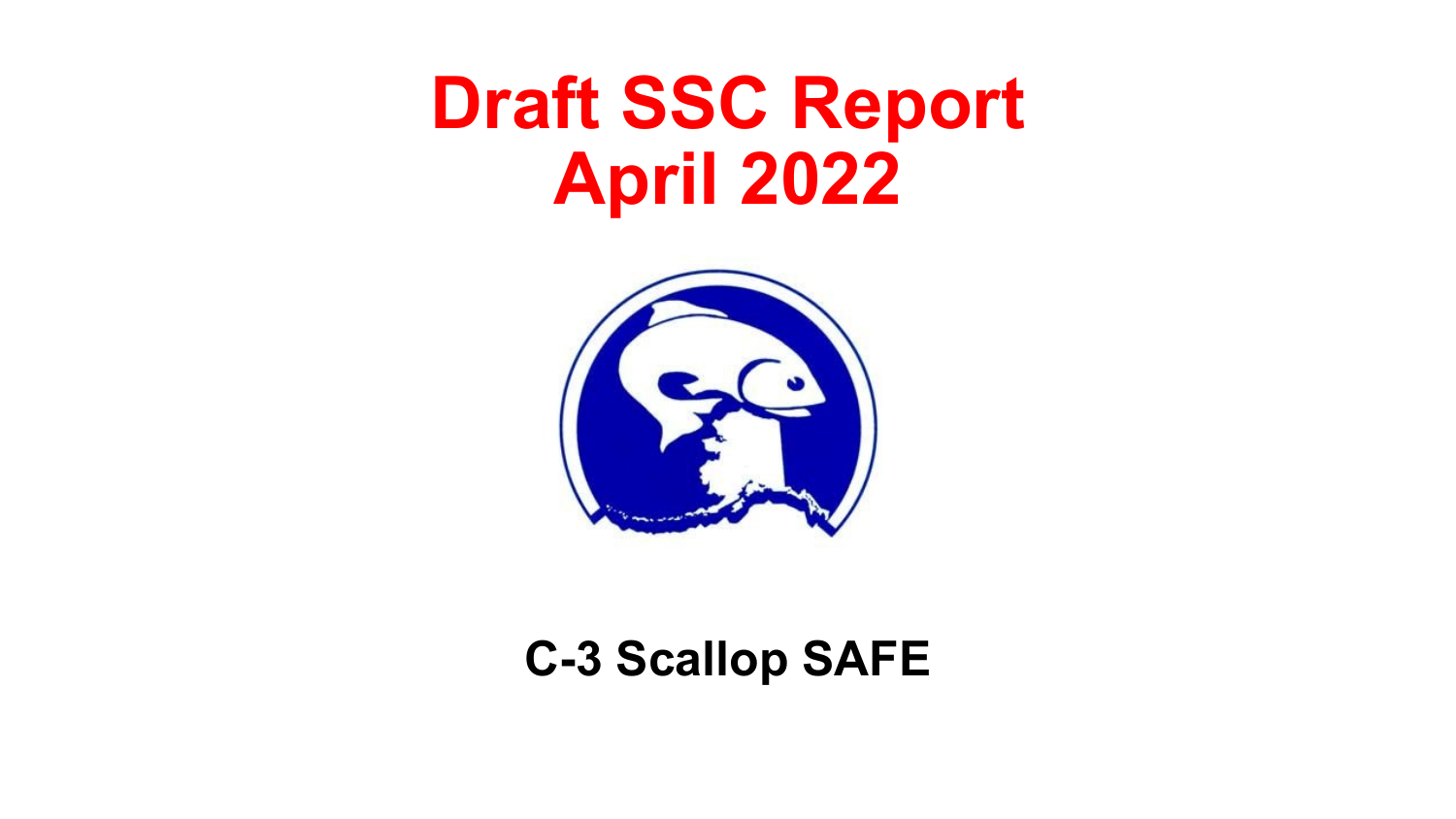# C-3 Scallop Harvest Specifications

- Full assessment for scallops this year
	- No assessment model for ABC determinations
	- State sets GHLs based on dredge survey and trends in CPUE
- 2021 survey showed increase in EKI/WKI beds, decrease in YAK beds
- The SSC supports SPT recommendations to set OFL and ABC at their maximum values as specified in the FMP
- Overfished status cannot be determined due to lack of abundance data
- Overfishing did not occur in 2020/21 and cannot be assessed for 2021/22 because estimates of discards are not yet available
- Recent catches have been well below ABC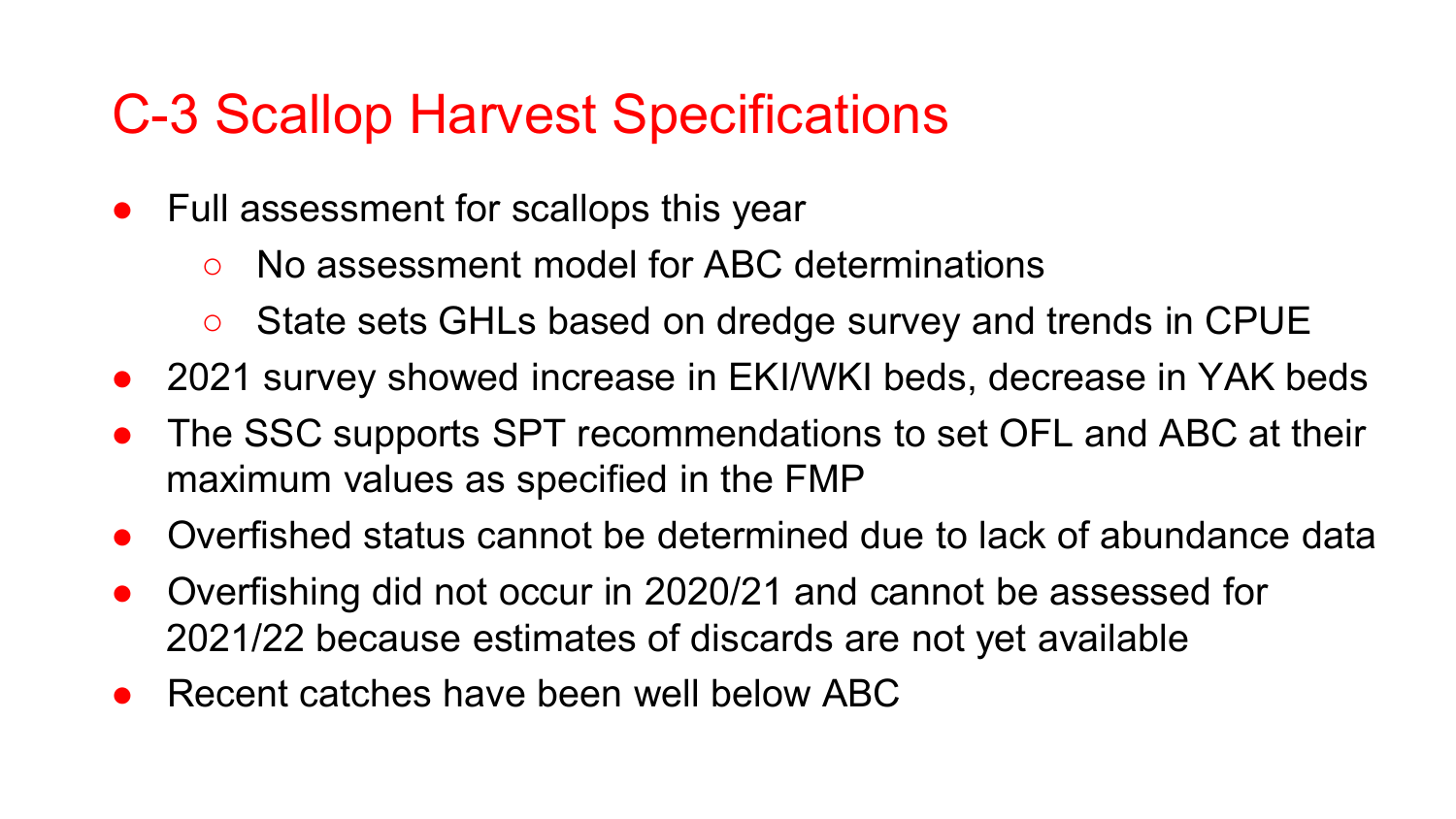# C-3 Scallop Harvest Specifications

- The SSC **supports** changing the assessment frequency for scallops to less than annual, which requires an FMP amendment
- The SSC *recommends* the State consider some changes to scallop surveys, including:
	- Consider annual surveys in key beds in Yakutat region
	- Re-allocation of some effort to better delineate and map the extent of scallop beds
	- Re-consideration of the CamSled survey to support abundance and biomass estimation
- **•** The SSC *recommends* focusing future modeling work on a single district (for example Yakutat) and provided additional technical recommendations